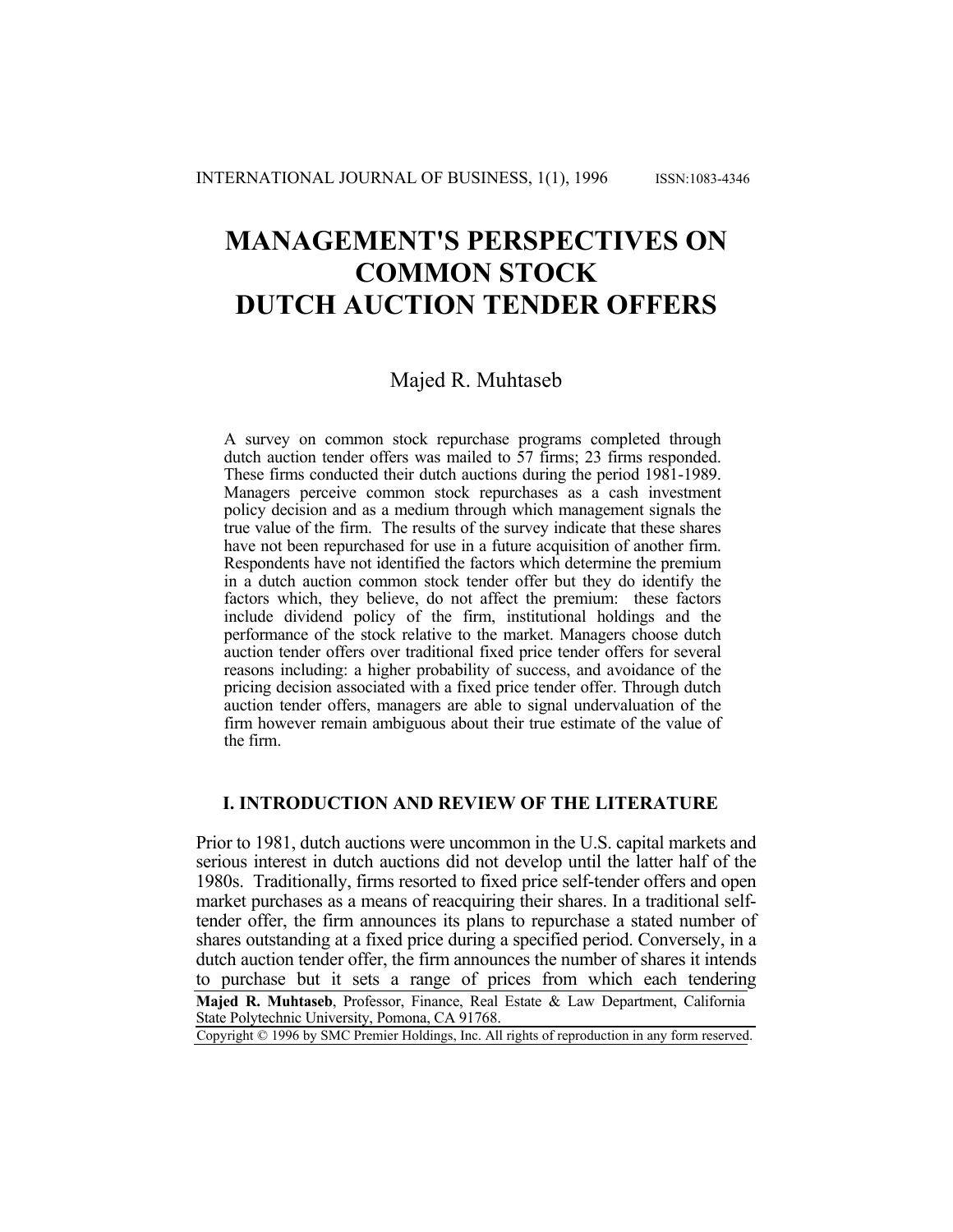stockholder must choose. A stockholder can submit multiple bids at different prices. The purchase price however becomes the highest price necessary to acquire all the shares the company seeks. For example, the December 22, 1988, edition of the *Wall Street Journal* [15] reports that Schlumberger announced a dutch action repurchase program for which it specified a price range of \$32.50-\$37.00 a share. A stockholder who owns 1,000 shares may decide to offer for sale 500 shares at \$34.875 a share and 200 shares at \$33.25 a share. The target number of shares, 30.6 million, (11% of all shares outstanding) were offered at prices between \$32.50 and \$35.00. The company thereby reacquired the target number of shares which were tendered at \$35.00 or less.

 The objective of this study is to build upon the survey studies of Baker, Gallagher and Morgan [3] (hereafter BGM) and Wansley, Lane and Sarkar [16] (hereafter WLS) and Austin [1]. This study discloses management's motivations for the reacquisition of shares through a dutch auction tender offer and identifies the determinants of the dutch auction premium range. The findings will be related to those of WLS [16], BGM [3], and Austin [1]. In addition, the motivations for choosing a dutch auction tender offer over a fixed price tender offer are investigated. BGM [3] conclude that repurchasing stock is an investment decision and not a dividend decision. The reacquired shares are used for employees' bonuses or option plans and not for acquisitions, stock splits and conversions. WLS [16] report the following: attitudes of repurchasers (as opposed to nonrepurchasers in the sample) vary by method of purchase and industry. Managers use repurchase programs to signal their confidence in the firm, repurchasing does not occur when market prices are generally low, repurchase programs do not substitute for dividends and repurchase programs are not employed to enhance proportional managerial ownership.

 Cash distributions to the firm's stockholders through repurchase programs have been increasingly used as a significant element of the firm's dividend policy. This has occurred at the expense of regular periodic cash disbursements. Market reaction to traditional repurchase programs has been reported in empirical studies such as those of Dann [5], Vermaelen [13], and Masulis [9] who generally report a two-day announcement period return of 14.0 - 17.0 percent. Vermaelen [14] also documents a return of 3.3 percent for open market purchases. Interestingly, Netter and Mitchell [10] also find an announcement period return of 3.45 percent for open market purchases conducted after the 1987 stock market crash. Comment and Jarrel [4] report average excess returns of 11%, 8% and 2% for fixed-price self-tender offers, dutch auctions and open market repurchases, respectively. Bagwell [2], Hausch and Seward [7] and Comment and Jarrell [4] generally find that dutch auction premia are approximately 3.0 - 17.0 percent.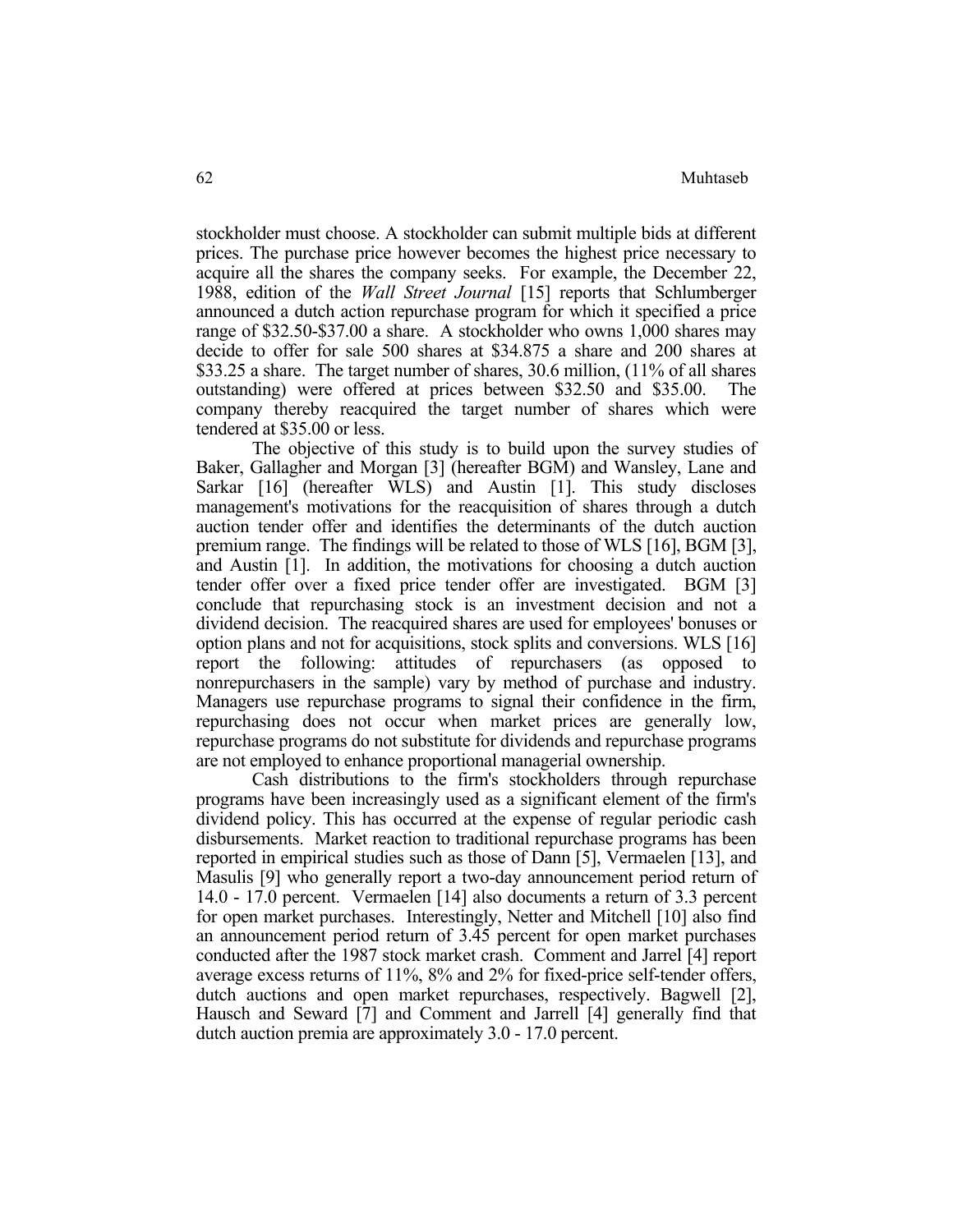This is the only study which uses a survey to obtain direct evidence on managerial perspectives on dutch auction tender offers. However, while surveys may provide direct evidence on managerial views, the potential noresponse or wrong response biases invite a careful interpretation of the results.

## **II. SAMPLE DATA AND THE QUESTIONNAIRE**

The subject of the Wall Street Journal [15] Index titled "Reacquired Shares" was thoroughly researched to identify all firms that made use of dutch auctions to reacquire their shares during the period 1981-1989. A total of 57 firms were identified. In January 1991, a questionnaire was mailed to the Chief Financial Officers of the identified corporations. Sixteen firms responded to the first mailing. In order to increase the response rate and reduce the non-response bias, a second mailing was sent out to the firms which did not respond to the first mailing. Only seven firms responded to the second mailing. One firm did not complete the survey because it was involved in a pertinent law suit.

 The questionnaire consists of three parts. Part I covers the reasons why the firm employs a tender offer, Part II investigates how the auction premium range are determined, and Part III looks into why the dutch auction is chosen over a fixed price tender offer. Tables 1, 2 and 3 detail the survey. The mean response of each statement is also presented and these means are ranked from one (highest) to the lowest.

## **III. RESULTS**

#### **Motivations For Reacquisition of Shares**

Table 1 shows the responses for motivations for reacquisition of shares. Forty eight percent of respondents report that the repurchase program is not a substitute for a cash dividend (1.10). Managers do not resort to repurchase programs to enable the firm to pay higher dividends in the future, (1.21). Thirty percent of respondents have no opinion on whether investors prefer tax-favored capital gains or cash dividends, (1.23). Responses to Statements 1.4 and 1.22 suggest that managers neither employ common stock repurchase programs to increase the firm's debt ratio nor do they do so to quickly revert to an optimal capital structure. Ironically, more than 50 percent of the respondents believe that repurchase programs provide a speedy and effective mechanism for maintaining an optimal capital structure.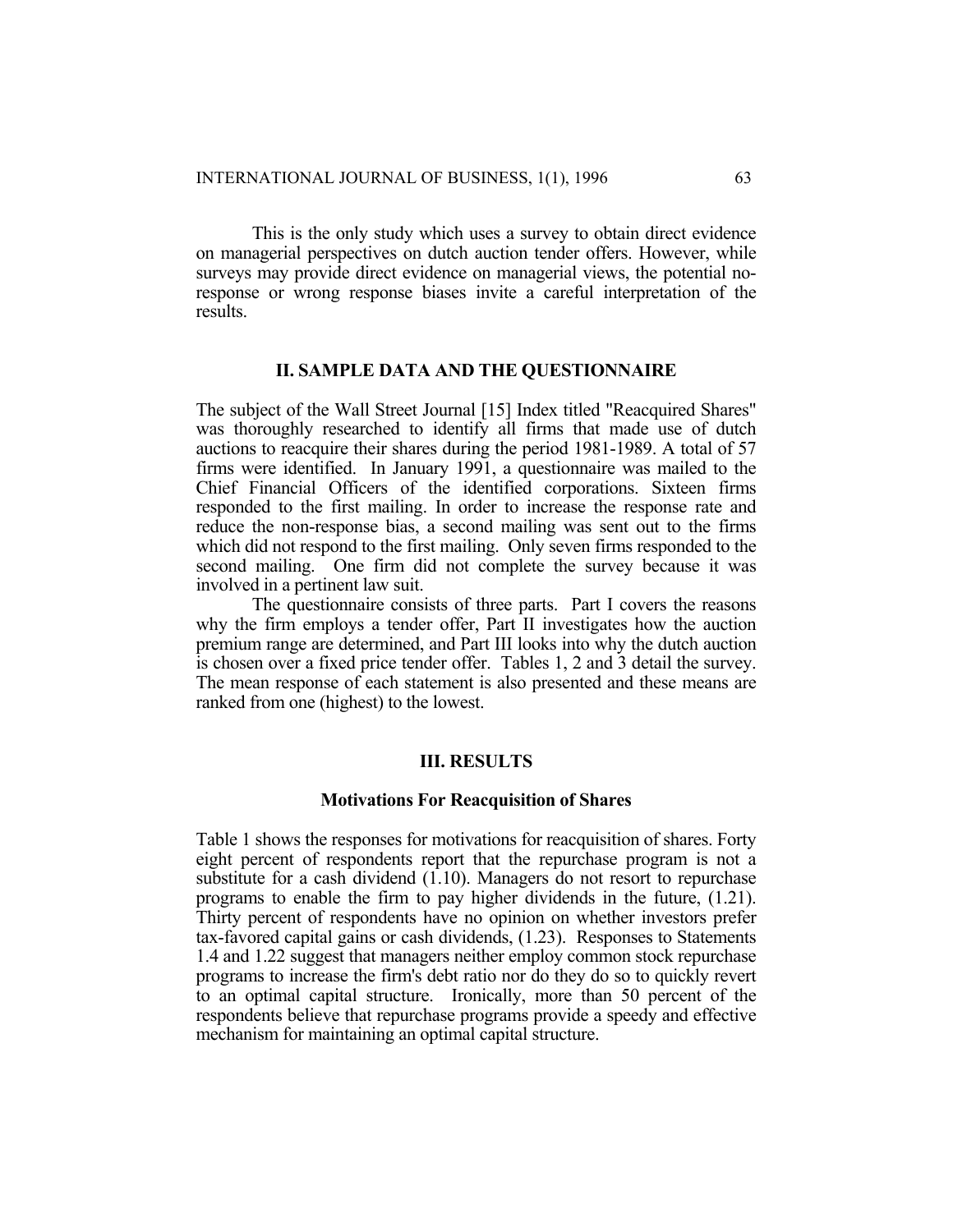# **Table 1**

*Which of the following reasons were significant to your firm when your firm repurchased its stock through a dutch auction tender offer? Indicate the extent to which you disagree or agree by using values from the following scale:*

| <b>The Shares</b><br>Were<br><b>Repurchased:</b>                                                              | <b>Strongly</b><br><b>Disagree</b> |       |       | N <sub>0</sub><br>Opi-<br>nion |     | <b>Strongly</b><br>Agree |     | Mean              | Rank           |
|---------------------------------------------------------------------------------------------------------------|------------------------------------|-------|-------|--------------------------------|-----|--------------------------|-----|-------------------|----------------|
|                                                                                                               | $-3$                               | $-2$  | $-1$  |                                | 1   | $\overline{2}$           | 3   |                   |                |
| 1. Because<br>manag-ement<br>believed that the<br>stock was<br>undervalued.                                   | $0\%$                              | 4%    | $0\%$ | 9%                             | 17% | 26%                      | 43% | 1.91 <sup>1</sup> | $\mathbf{1}$   |
| 2. Because the<br>firm was lacking<br>sufficient invest-<br>ment opportun-<br>ities to use<br>available cash. | 9%                                 | 13%   | 17%   | 13%                            | 13% | 13%                      | 22% | 0.35              | $\tau$         |
| 3. To eliminate an<br>overhanging<br>block of shares.                                                         | 48%                                | 22%   | 4%    | $0\%$                          | 13% | 4%                       | 9%  | $-1.431$          | 18             |
| 4. As a means to<br>increase the firm's<br>leverage.                                                          | 22%                                | 9%    | 9%    | 13%                            | 30% | 4%                       | 13% | $-0.13$           | 10             |
| 5. To increase the<br>fraction of stock<br>held by insiders.                                                  | 48%                                | 9%    | 9%    | 13%                            | 9%  | 9%                       | 4%  | $-1.301$          | 16             |
| 6. Because the<br>firm has excess<br>cash.                                                                    | 9%                                 | 9%    | 9%    | 9%                             | 13% | 22%                      | 30% | $0.96^2$          | $\overline{4}$ |
| 7.As a part of a<br>defensive meas-<br>ure to fend off a<br>potential hostile<br>takeover.                    | 48%                                | 9%    | 4%    | $0\%$                          | 27% | 9%                       | 5%  | $-1.092$          | 15             |
| 8.As a method to<br>convey to invest-                                                                         | 9%                                 | $0\%$ | $0\%$ | 4%                             | 35% | 13%                      | 39% | 1.52 <sup>1</sup> | $\overline{2}$ |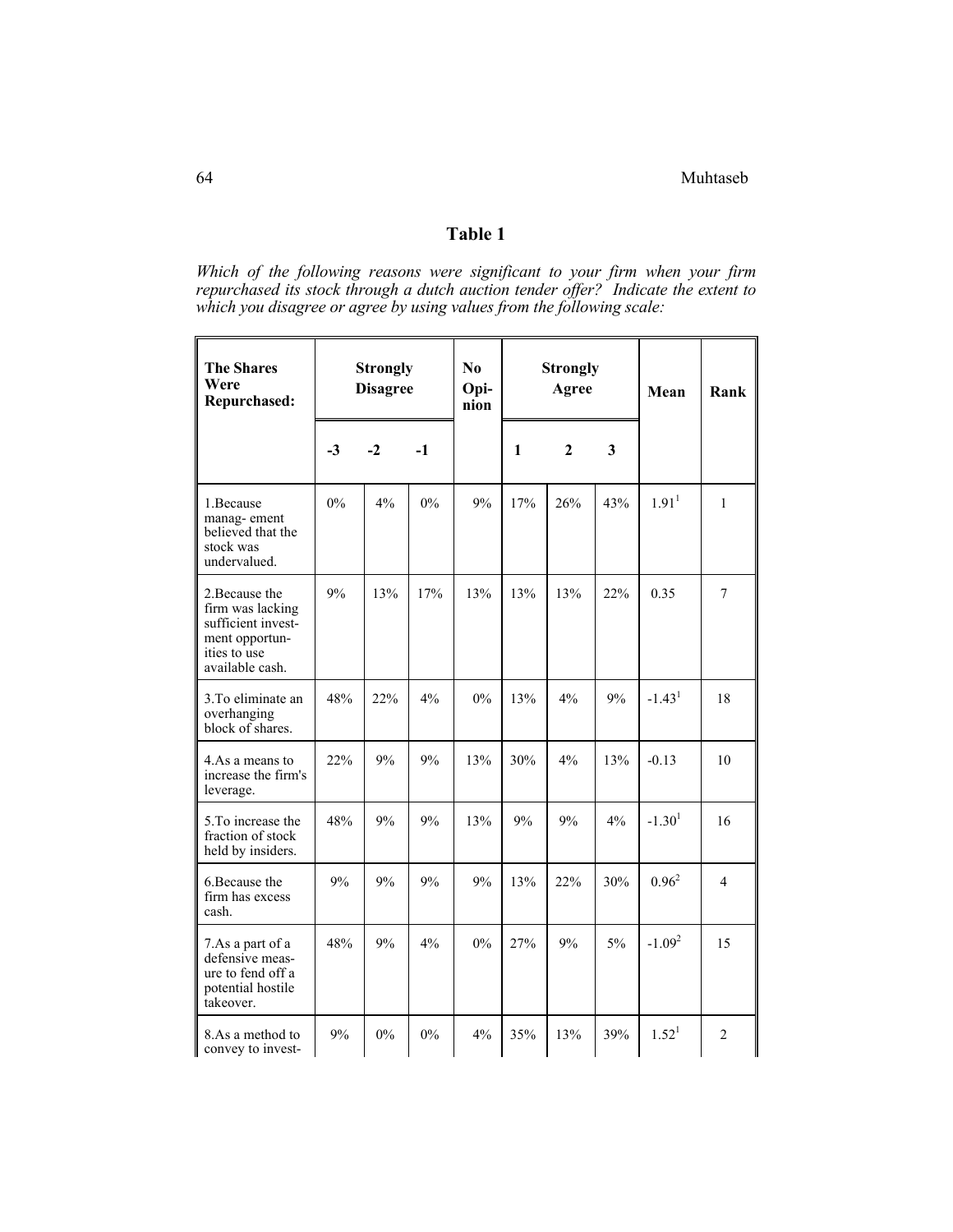## INTERNATIONAL JOURNAL OF BUSINESS, 1(1), 1996 65

| ors management's<br>confidence in the<br>future level of<br>earnings and<br>stock prices.                             |     |     |       |     |       |       |       |                      |    |
|-----------------------------------------------------------------------------------------------------------------------|-----|-----|-------|-----|-------|-------|-------|----------------------|----|
| 9. To establish a<br>floor under the<br>firm's stock price.                                                           | 22% | 4%  | 35%   | 26% | 9%    | $4\%$ | $0\%$ | $-0.91$ <sup>1</sup> | 14 |
| 10.As a substitute<br>for a cash divid-<br>end                                                                        | 35% | 9%  | 4%    | 9%  | 13%   | 22%   | 9%    | $-0.43$              | 12 |
| 11. Because the<br>general level of<br>stock prices was<br>$low$ .                                                    | 13% | 9%  | 13%   | 22% | 30%   | 9%    | 4%    | $-0.09$              | 9  |
| 12. To enhance<br>the market's<br>awareness of the<br>firm through<br>press releases of<br>the repurchase<br>program. | 30% | 26% | 9%    | 26% | 4%    | 4%    | $0\%$ | $-1.391$             | 17 |
| 13. To provide<br>shares for divid-<br>end reinvestment<br>plans.                                                     | 70% | 22% | $0\%$ | 9%  | 0%    | $0\%$ | $0\%$ | $-2.52$ <sup>1</sup> | 23 |
| 14. To provide<br>shares for conv-<br>ersion of conv-<br>ertible securities.                                          | 83% | 9%  | 4%    | 4%  | $0\%$ | $0\%$ | $0\%$ | $-2.71$              | 25 |
| 15. To accumu-<br>late shares for<br>stock splits and<br>stock dividends.                                             | 70% | 22% | 4%    | 4%  | $0\%$ | $0\%$ | $0\%$ | $-2.571$             | 24 |

| 16. To provide<br>shares for em-<br>ployee bonuses,<br>stock options, and<br>retirement plans. | 70% | 9% | 9% | $0\%$ | 9% | 4% | 0% | $-2.171$ | 21 |
|------------------------------------------------------------------------------------------------|-----|----|----|-------|----|----|----|----------|----|
| 17. To provide<br>shares for an<br><b>Employee Stock</b>                                       | 74% | 9% | 4% | 4%    | 0% | 4% | 4% | $-2.221$ | 22 |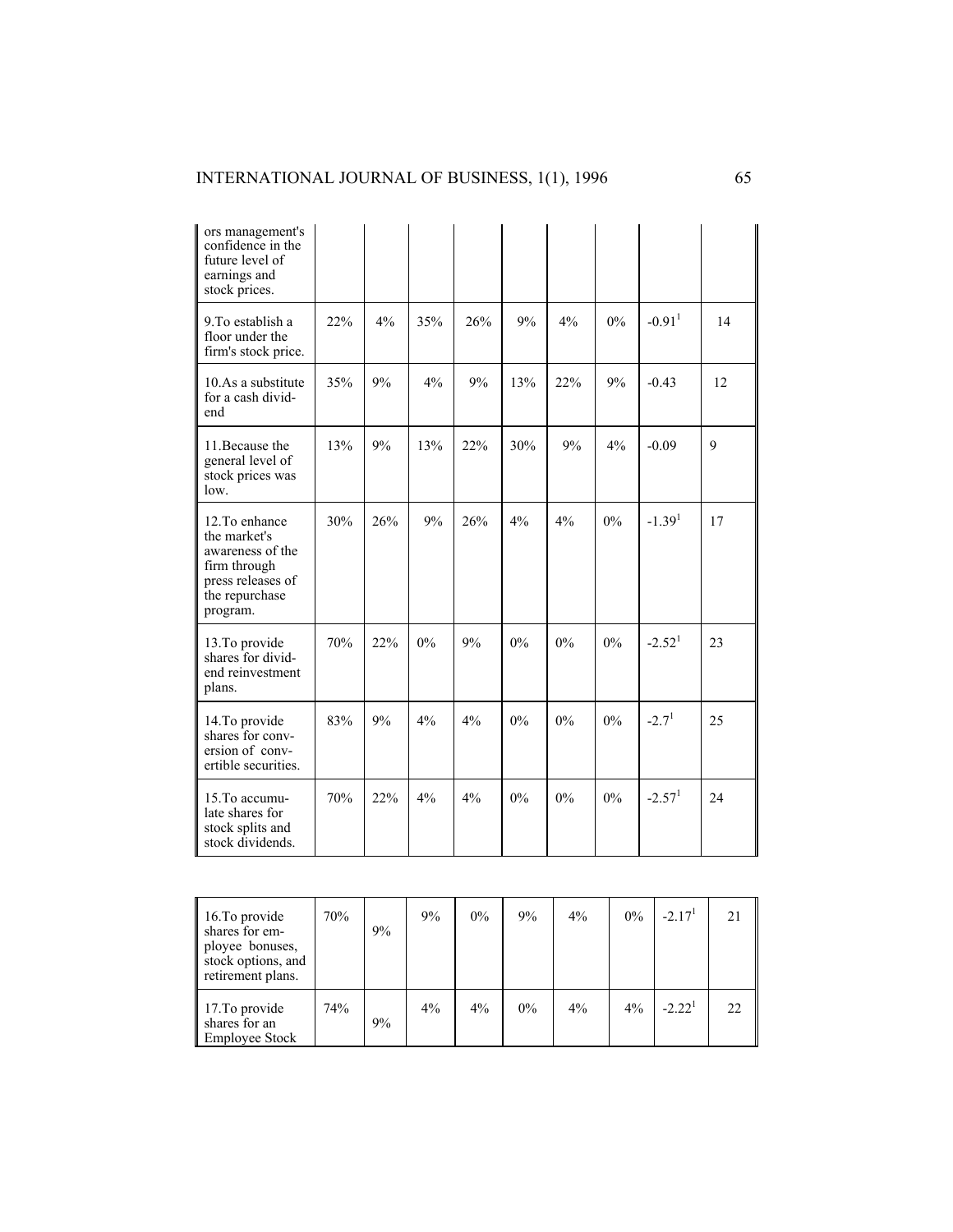## 66 Muhtaseb

| Ownership Plan.                                                                                                                                                      |     |     |       |     |       |       |       |          |    |
|----------------------------------------------------------------------------------------------------------------------------------------------------------------------|-----|-----|-------|-----|-------|-------|-------|----------|----|
| 18. Because the<br>firm's stock price<br>had recently<br>under-performed<br>the market.                                                                              | 13% | 13% | 13%   | 17% | 22%   | 13%   | 9%    | $-0.04$  | 8  |
| 19. To buy out<br>minority interests<br>in the firm.                                                                                                                 | 91% | 4%  | $0\%$ | 4%  | $0\%$ | $0\%$ | $0\%$ | $-2.831$ | 26 |
| 20. Because re-<br>acquired shares<br>are less expensive<br>than newly issued<br>shares, planned<br>for acquisition<br>purposes.                                     | 61% | 13% | 4%    | 22% | $0\%$ | 0%    | $0\%$ | $-2.131$ | 20 |
| 21. Because re-<br>purchases en-<br>hance the firm's<br>ability to pay<br>higher dividends<br>per share, thus<br>making the stock<br>more appealing to<br>investors. | 57% | 9%  | 13%   | 17% | 4%    | $0\%$ | $0\%$ | $-1.961$ | 19 |
| 22. Because<br>repurchase prog-<br>rams provide a<br>speedy and<br>effective<br>mechanism for<br>maintaining an<br>optimal capital<br>structure.                     | 22% | 4%  | 17%   | 4%  | 30%   | 17%   | 4%    | $-0.13$  | 10 |

| 23. Because<br>investors prefer<br>tax-favored<br>capital gains to<br>cash dividends<br>(if applicable). | 17% | $0\%$ | $0\%$ | 30% | 26% | 13% | 13% | 0.39 | 6 |
|----------------------------------------------------------------------------------------------------------|-----|-------|-------|-----|-----|-----|-----|------|---|
| 24. Because<br>repurchase<br>programs can<br>have a desirable                                            | 13% | 4%    | $0\%$ | 17% | 39% | 17% | 9%  | 0.52 |   |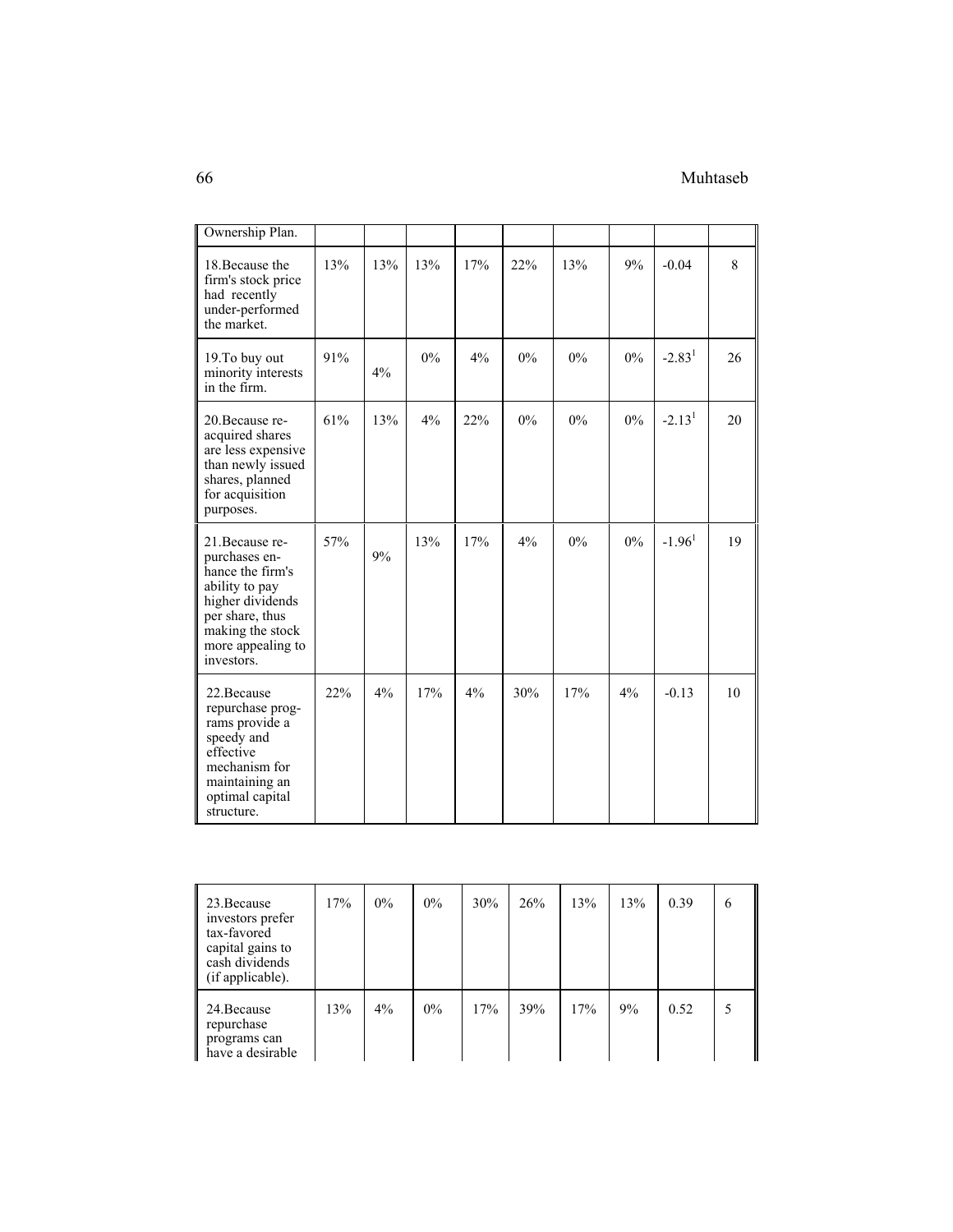| impact on the<br>firm's image.                                                                                                                                                      |     |     |     |     |     |       |       |                      |               |
|-------------------------------------------------------------------------------------------------------------------------------------------------------------------------------------|-----|-----|-----|-----|-----|-------|-------|----------------------|---------------|
| 25 Because the<br>firm has a poor<br>growth rate.                                                                                                                                   | 39% | 9%  | 22% | 17% | 9%  | 4%    | 0%    | $-1.391$             | $\mathcal{L}$ |
| 26. Because small<br>investors are<br>more likely to<br>participate than<br>institutional<br>investors, the<br>firm can reduce<br>the cost of<br>servicing small<br>share holdings. | 13% | 13% | 30% | 26% | 17% | $0\%$ | $0\%$ | $-0.78$ <sup>1</sup> | 13            |

1, 2, 3 denote statistical significance at the 0.01, 0.05 and 0.10 levels, respectively. Entries in the Rank column represent the ranking of the respective statements based upon the decreasing order of the mean value.

Some of the percentages do not add up to 100% due to rounding.

 The means of Statements 1.13 through 1.17 are all negative and statistically different from zero, at the 0.01 confidence level. Firms do not reacquire their shares to later reassign them to an employee retirement or compensation plan, or use them for stock splits, stock dividends and future conversion of securities. The firms also do not use repurchase programs to remove a block of shares, (1.3) or buy out minority interests, (1.19). The costs of servicing small investors are not a factor in implementing a repurchase program, (1.26). These results contrasts sharply with the findings of the Austin [1] survey on the reasons for stock repurchase in 1960s. He reports that stock options are cited as the most important reason for the repurchase.

 Responses to Statement 1.6 suggest that if the firm had excess cash, it would invest this cash in its common stock. The repurchase program is implemented independently from a shortage of investment opportunities facing the firm. Statement 1.2 has a positive mean but does not emerge statistically different from zero. The tender offer repurchasers in the WLS [16] sample responded similarly to a similar statement. Additionally, response to Statements 1.18, 1.11 and 1.25 indicate that the repurchase program is initiated independent of the recent stock price performance relative to the market, the general level of stock prices and the firm's growth rate. These results are rather revealing. They imply that firms which maintain substantial liquid asset balances may be inclined to implement a repurchase program, regardless of the prevailing general market and investment conditions. While Austin [1] reports that the second most important purpose for the reacquired stock is acquisitions of other firms,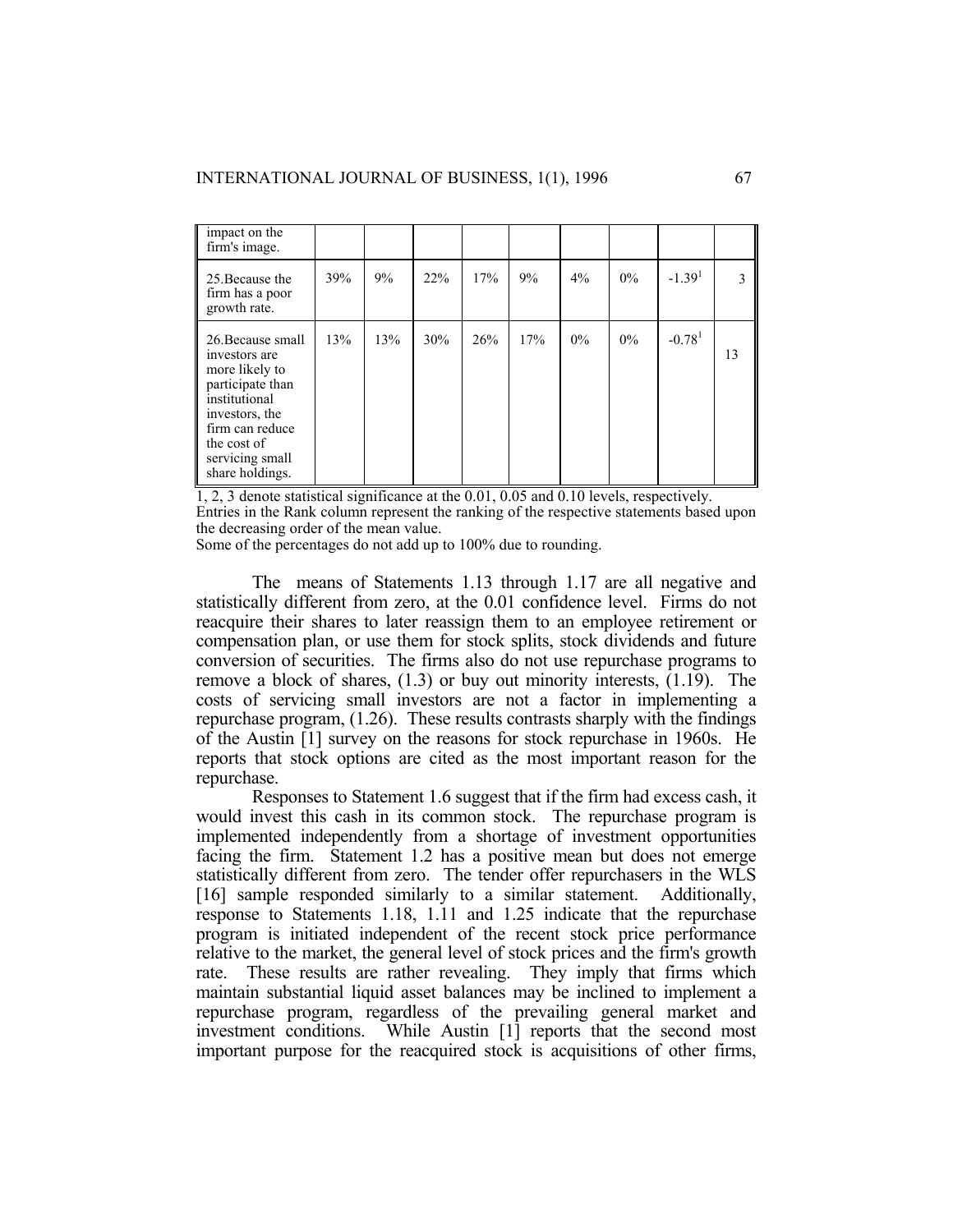seventy-eight percent of respondents to this survey disagree with statement 1.20 which states that the reacquired shares are intended for acquisition of other firms.

 Ninety-one percent of the respondents state that they make use of repurchase programs to signal their perception of the true value of the firm. Eighty-seven percent use repurchase programs to convey to investors management's confidence in future earnings and prices to investors. The means of Statements 1.1 and 1.8 exhibit the highest and second highest mean scores, respectively, and are statistically different from zero. In addition, sixty-five percent of the respondents believe that repurchase programs bring about a desirable impact on the firm's image, (1.24). Managers however claim that the repurchase program did not contribute to the awareness of market participants through the press releases about the program, (1.12). Survey responses indicate that managers strongly object to the idea that they employ repurchase programs to effectively increase their ownership interest, (1.5). The mean of statement 1.5 is statistically different from zero, at the 0.01 level. WLS [16] obtain similar results for a similar statement.

 Managers strongly assert, (63% of respondents), that the repurchase program is not part of a defensive strategy planned to combat a hostile takeover, (1.7). Managers also deny that they attempt to establish a floor for the firm's stock price, (1.9). These responses indicate that firms do not integrate repurchase programs in an anti-takeover defense strategy. The means of Statements 1.7 and 1.9 are statistically different from zero, at the 0.05 and 0.01 levels, respectively.

## **Determinants of Auction Premium Range**

Respondents were presented with ten possible determinants of auction premium range, listed in Table 2. The survey identifies the factors that respondents believe did not affect the premia. Of the ten Statements, only 2.10 has a positive and statistically (albeit marginally) significant mean, and ranks the highest.

| Auction Premia Are<br>   Larger: |                    | <b>Strongly</b><br><b>Disagree</b> |  | N <sub>0</sub><br>Opi-<br>nion | <b>Strongly</b><br>Agree | Mean | Rank |
|----------------------------------|--------------------|------------------------------------|--|--------------------------------|--------------------------|------|------|
|                                  | $-3$<br>$-2$<br>-1 |                                    |  |                                |                          |      |      |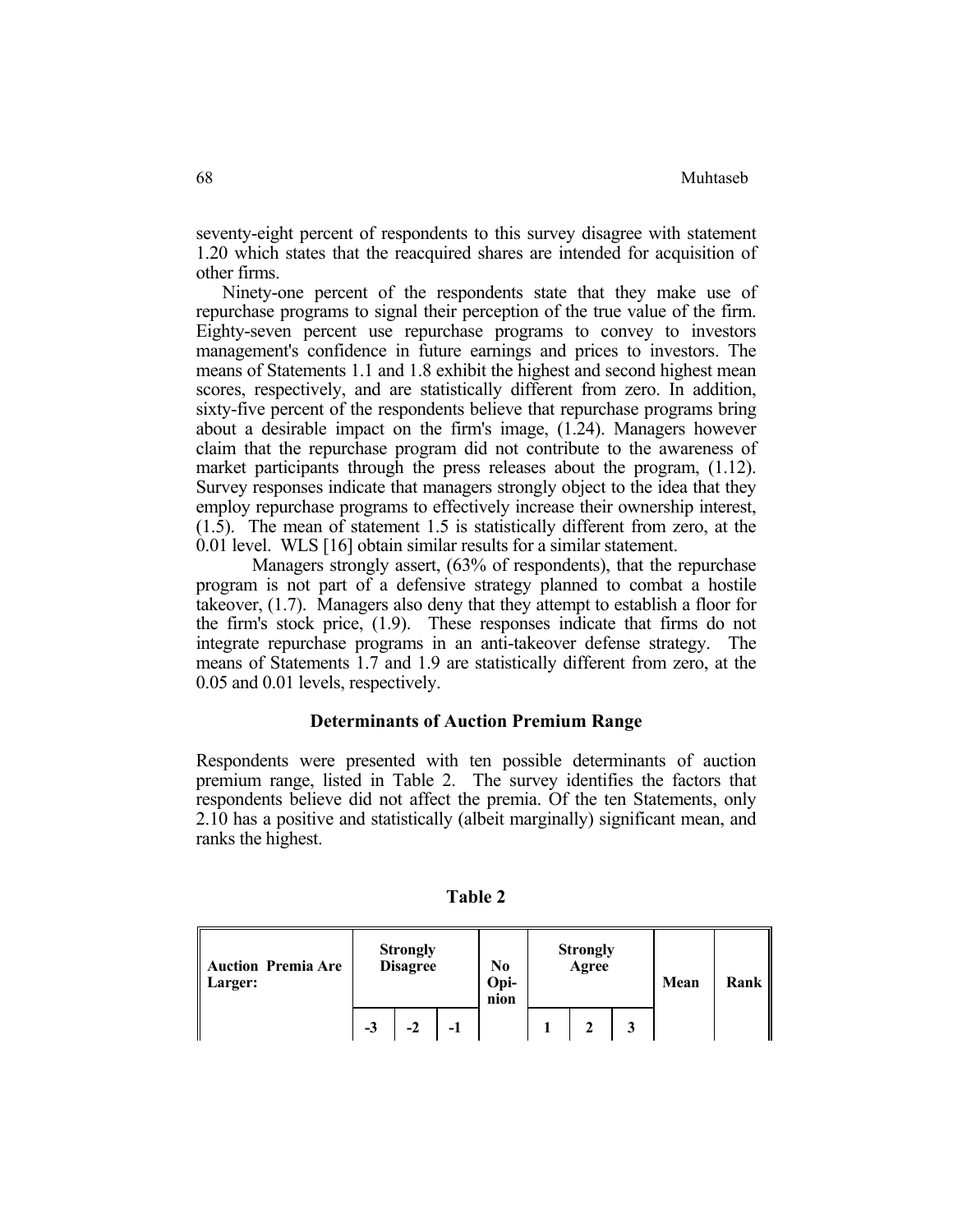| 1. If the repurchase<br>program allows the firm<br>to reduce its total<br>dividend payout.                                                                     | 43% | 13% | 9%    | 30% | 4%    | $0\%$ | $0\%$ | $-1.61$ <sup>1</sup> | 10           |
|----------------------------------------------------------------------------------------------------------------------------------------------------------------|-----|-----|-------|-----|-------|-------|-------|----------------------|--------------|
| 2.As a result of the Tax<br>Reform Act of 1986,<br>which eliminated the<br>difference between ta-<br>xes on dividends and<br>capital gains (if<br>applicable). | 39% | 9%  | $0\%$ | 52% | $0\%$ | $0\%$ | $0\%$ | $-1.351$             | 9            |
| 3. The larger the fracti-<br>on of shares targeted for<br>reacquisition.                                                                                       | 26% | 0%  | 0%    | 13% | 26%   | 22%   | 13%   | 0.30                 | 3            |
| 4. The greater manage-<br>ment's confidence in<br>future earnings pros-<br>pects and stock prices.                                                             | 9%  | 0%  | 13%   | 17% | 39%   | 13%   | 9%    | 0.52                 | 2            |
| 5. The lower the<br>institutional holdings of<br>the firm's stock.                                                                                             | 13% | 17% | 17%   | 43% | 9%    | 0%    | 0%    | $-0.83$ <sup>1</sup> | 8            |
| 6. The higher the pre-<br>purchase debt ratio.                                                                                                                 | 9%  | 13% | 17%   | 30% | 22%   | 9%    | $0\%$ | $-0.30$              | 4            |
| 7. The greater the fract-<br>ion of the firm's stock<br>held by management.                                                                                    | 13% | 9%  | 13%   | 48% | 13%   | 4%    | 0%    | $-0.483$             | 5            |
| 8. The larger the number<br>of shareholders (i.e., the<br>wider the distribution of<br>shares).                                                                | 13% | 9%  | 13%   | 43% | 22%   | 0%    | 0%    | $-0.48^{3}$          | 5            |
| 9. The poorer the<br>performance of the stock<br>relative to the market.                                                                                       | 13% | 9%  | 22%   | 43% | 9%    | 4%    | 0%    | $-0.612$             | 7            |
| 10. When the share<br>repurchase is part of a<br>plan to combat a<br>takeover.                                                                                 | 4%  | 9%  | 4%    | 30% | 26%   | 13%   | 13%   | $0.57^{3}$           | $\mathbf{1}$ |

1, 2, 3 denote statistical significance at the 0.01, 0.05 and 0.10 levels, respectively.

Entries in the Rank column represent the ranking of the respective statements based upon the decreasing order of the mean score.

Some of the percentages do not add up to 100% due to rounding.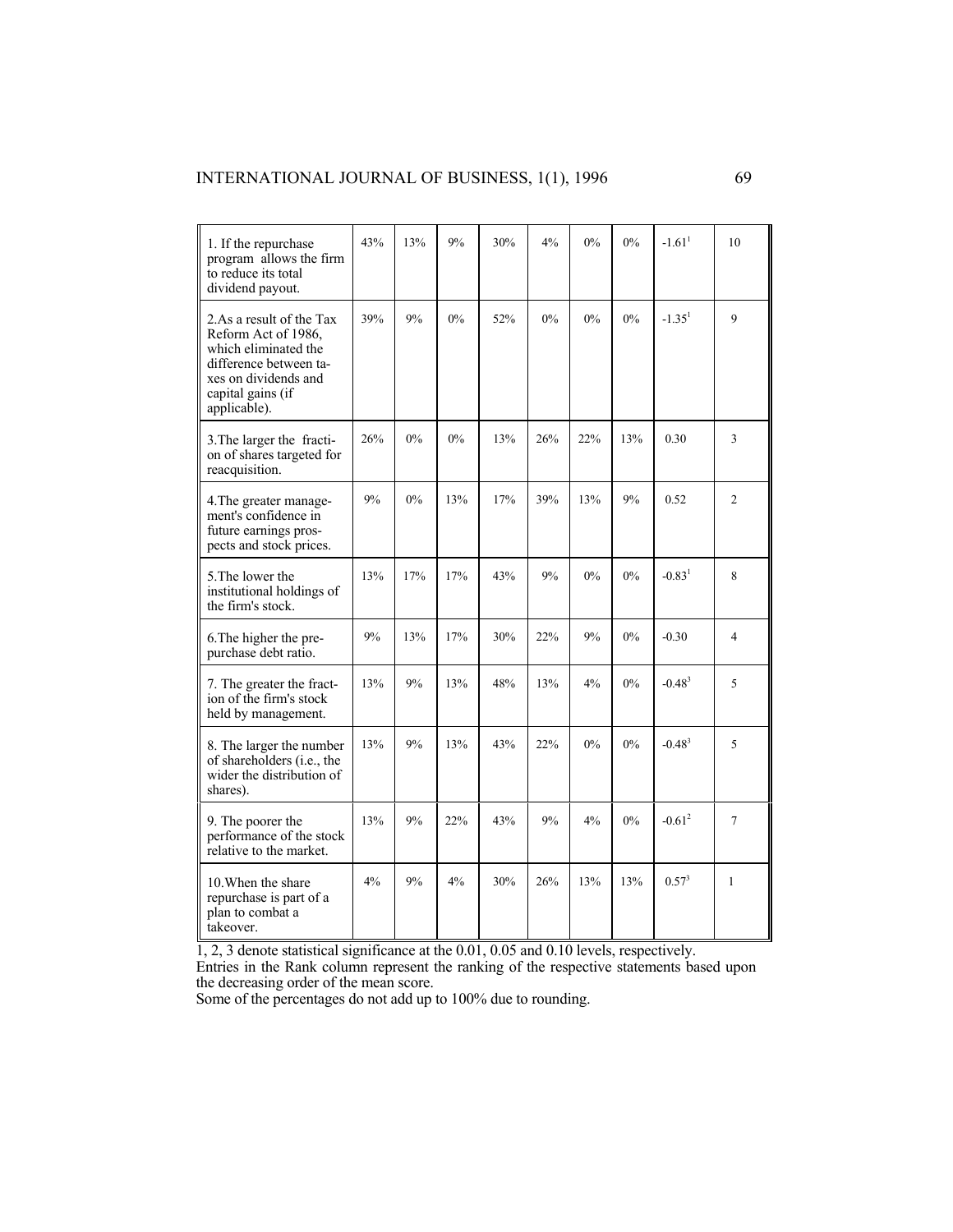Sixty-five percent of the respondents indicate that repurchase programs, through dutch auctions, do not allow the firm to reduce its total dividend payout, (2.1). Fifty-two percent of respondents have no opinion as to whether or not the Tax Reform Act of 1986 affects the premium range of the auction, (2.2). The survey results imply respondents believe that the premium is not influenced by the firm's dividend policy. WLS [16] also obtain negative responses to similar statements. In addition, the auction premium range is determined independent of the debt ratio prior to the repurchase program, (2.6) as was also found by WLS [16] for tender offers. Apparently the firm's leverage and firm's borrowing capacity do not affect the premium paid to tendering shareholders.

 No evidence is obtained which suggests that the fraction of shares sought or the distribution of outstanding shares among institutional and individual investors affect the premium in a dutch auction, as shown by responses to Statements 2.3, 2.5 and 2.8. Although Statement 2.3 does not emerge statistically significant, 61 percent of the respondents agree with it. Respondents disagree with Statement 2.5 which states that the premium increases as institutional holdings of the firm's stock decrease. However, more than 60 percent of the respondents to Statement 2.3 agree that the premium increases as the fraction of shares targeted for reacquisition increases.

 More than fifty percent of the respondents thought that the premium is larger if the tender offer had been a part of a defensive plan designed to combat a takeover. Statement 2.10 ranks highest among the determinants of the auction premium range. The same respondents assert however that the repurchase was not part of a strategy to fend off a hostile takeover. The response is consistent with the findings of WLS [16]. While, respondents claim that the repurchase program is not part of a defensive strategy, they acknowledge that the premium would be higher under the threat of a hostile takeover attempt.

 Survey results propose that the premium does not reflect management's information about the company, as represented by management's confidence in future earnings prospects and the fraction of the firm's stock held by management, (2.4 and 2.7). The mean of Statement 2.4 ranks second and is not statistically significant even though 61 percent of the respondents agree with 2.4. Respondents believe that the premium is not affected by the performance of the stock relative to the market, prior to the tender offer as indicated by the mean response of Statement 2.9 (ranks seventh) which is negative and significant. Forty-three percent of the respondents have no opinion on the impact of the stock price performance relative to the market. In addition, 35 percent of the respondents disagree with Statement 2.7 and 48 percent have no opinion on the influence of managerial holdings on the auction premium range. The mean of Statement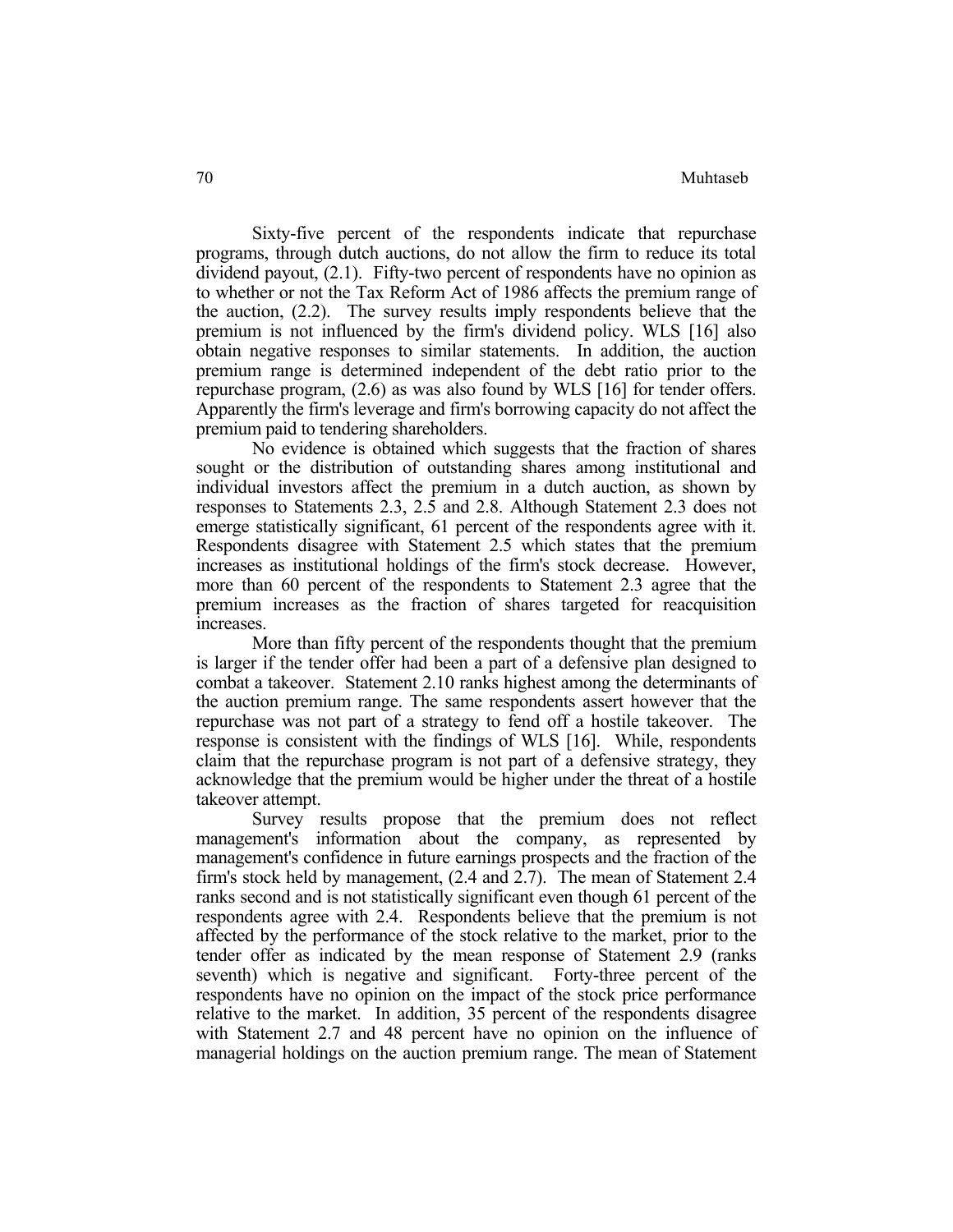2.7 (ranks fifth) is negative and marginally significant. WLS [16] report similar findings for the repurchase (as opposed to the nonrepurchase) sample and conjecture that managerial ownership does not magnify the premium, it merely serves as a signal.

## **Choosing a Dutch Auction over a Fixed Price Tender Offer**

Of the 12 possible reasons listed in Table 3 for choosing a dutch auction instead of a traditional fixed price tender offer, only five were accepted by the respondents. According to the responses to Statement 3.7, dutch auctions are less costly, in that premia paid to tendering shareholders are smaller than those of traditional fixed price tender offers. These results support the results of Comment and Jarrell [4] who document a median of 12.6 percent for the premium paid in dutch auction and 16.0 percent in a fixed price tender offer. Respondents are also indifferent on whether or not dutch auctions are less likely to be oversubscribed, (3.11), and on the length of time necessary for their completion compared to fixed price tender offers, (3.2).

| <b>A DUTCH</b><br><b>AUCTION WAS</b><br><b>CHOSEN</b><br><b>BECAUSE:</b> |      | <b>Strongly</b><br><b>Disagree</b> |      | No.<br>Opi-<br>nion | <b>Strongly</b><br>Agree |              | Mean  | Rank     |    |
|--------------------------------------------------------------------------|------|------------------------------------|------|---------------------|--------------------------|--------------|-------|----------|----|
|                                                                          | $-3$ | $-2$                               | $-1$ |                     | 1                        | $\mathbf{2}$ | 3     |          |    |
| 1. They take up less<br>time from manage-<br>ment.                       | 22%  | 17%                                | 22%  | 26%                 | 13%                      | 0%           | $0\%$ | $-1.091$ | 12 |
| 2. They can be<br>completed in a<br>shorter period of<br>time.           | 9%   | 17%                                | 13%  | 17%                 | 4%                       | 22%          | 17%   | 0.26     | 6  |
| 3. Investment                                                            | 13%  | 13%                                | 22%  | 35%                 | 13%                      | 0%           | 4%    | $-0.613$ | 11 |

**Table 3**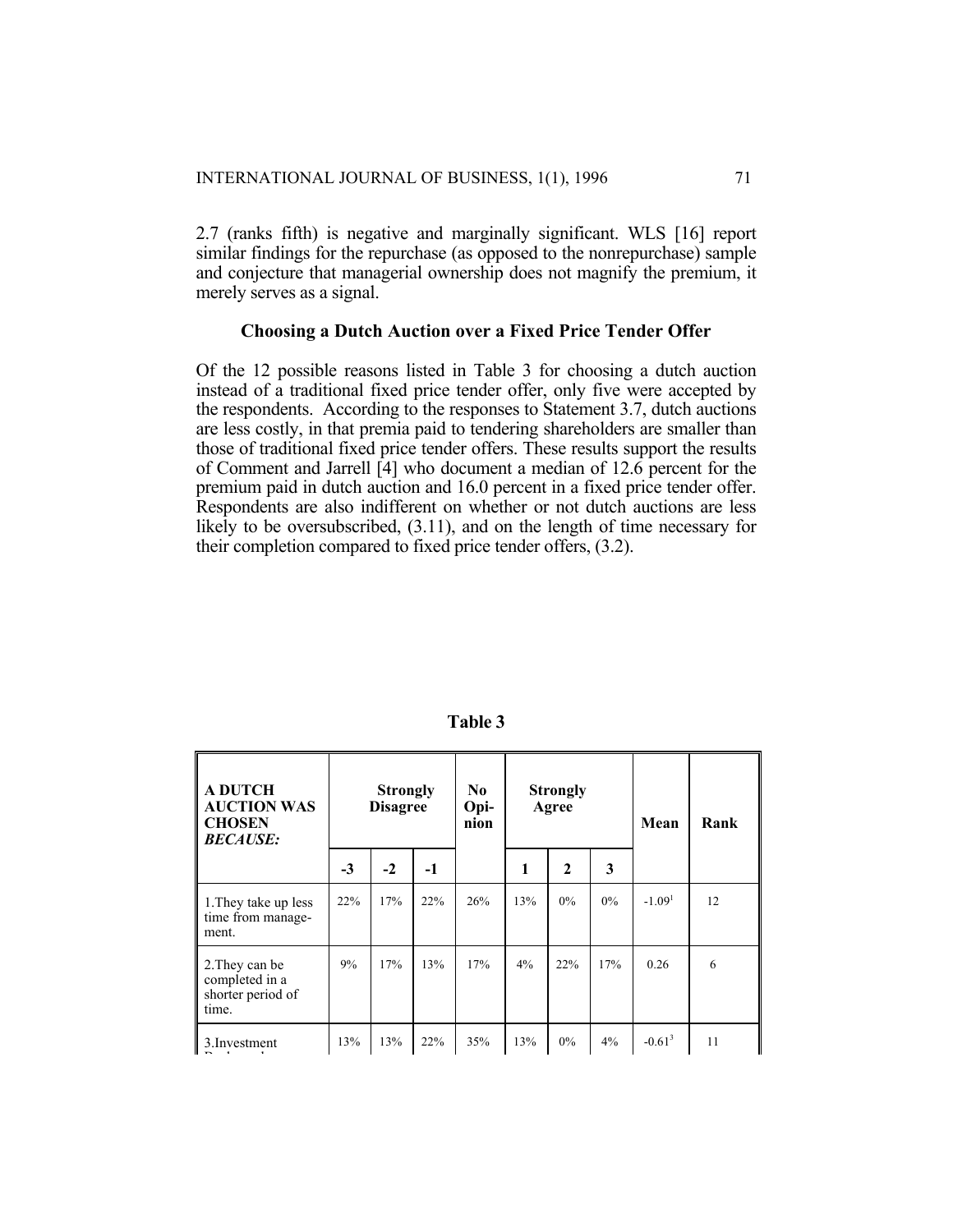## 72 Muhtaseb

| Bankers play a<br>smaller role in the<br>repurchase program.                                                                                            |       |       |       |     |     |       |       |                   |                |
|---------------------------------------------------------------------------------------------------------------------------------------------------------|-------|-------|-------|-----|-----|-------|-------|-------------------|----------------|
| 4. Firm can reduce<br>investment banker's<br>fees.                                                                                                      | 9%    | 13%   | 26%   | 35% | 13% | $0\%$ | 4%    | $-0.52^{3}$       | 10             |
| 5. They convey a<br>stronger positive<br>signal to stock-<br>holders about the<br>firm's level of<br>earnings and stock<br>prices.                      | 9%    | 9%    | 4%    | 43% | 26% | 0%    | 9%    | 0.04              | 7              |
| 6. They provide a<br>more effective tool<br>against hostile<br>takeovers than<br>traditional fixed<br>price tender offers.                              | 9%    | 9%    | 9%    | 39% | 22% | 13%   | $0\%$ | 0.04              | 7              |
| 7. Premium paid to<br>tendering stock-<br>holders is smaller.                                                                                           | $0\%$ | 4%    | 9%    | 17% | 35% | 17%   | 17%   | 1.04 <sup>1</sup> | 5              |
| 8. Management does<br>not have to struggle<br>with selecting a<br>tender offer price.                                                                   | $0\%$ | 4%    | 4%    | 17% | 30% | 26%   | 17%   | 1.22 <sup>1</sup> | 3              |
| 9. Probability of<br>success of the<br>repurchase program<br>is higher.                                                                                 | $0\%$ | $0\%$ | 0%    | 9%  | 26% | 35%   | 30%   | 1.87 <sup>1</sup> | $\mathbf{1}$   |
| 10. Management can<br>affect the<br>repurchase program<br>it desires and still<br>remain ambiguous<br>about its valuation<br>of the company's<br>stock. | 4%    | 4%    | 9%    | 9%  | 22% | 39%   | 13%   | 1.09 <sup>1</sup> | 4              |
| 11. They are less<br>likely to be over-<br>subscribed.                                                                                                  | $9\%$ | $4\%$ | 26%   | 30% | 13% | 13%   | $4\%$ | $-0.09$           | 9              |
| 12. Dutch auctions<br>are similar to open<br>market repurchase<br>programs in that                                                                      | $0\%$ | $0\%$ | $0\%$ | 26% | 35% | 22%   | 17%   | $1.30^{1}$        | $\overline{c}$ |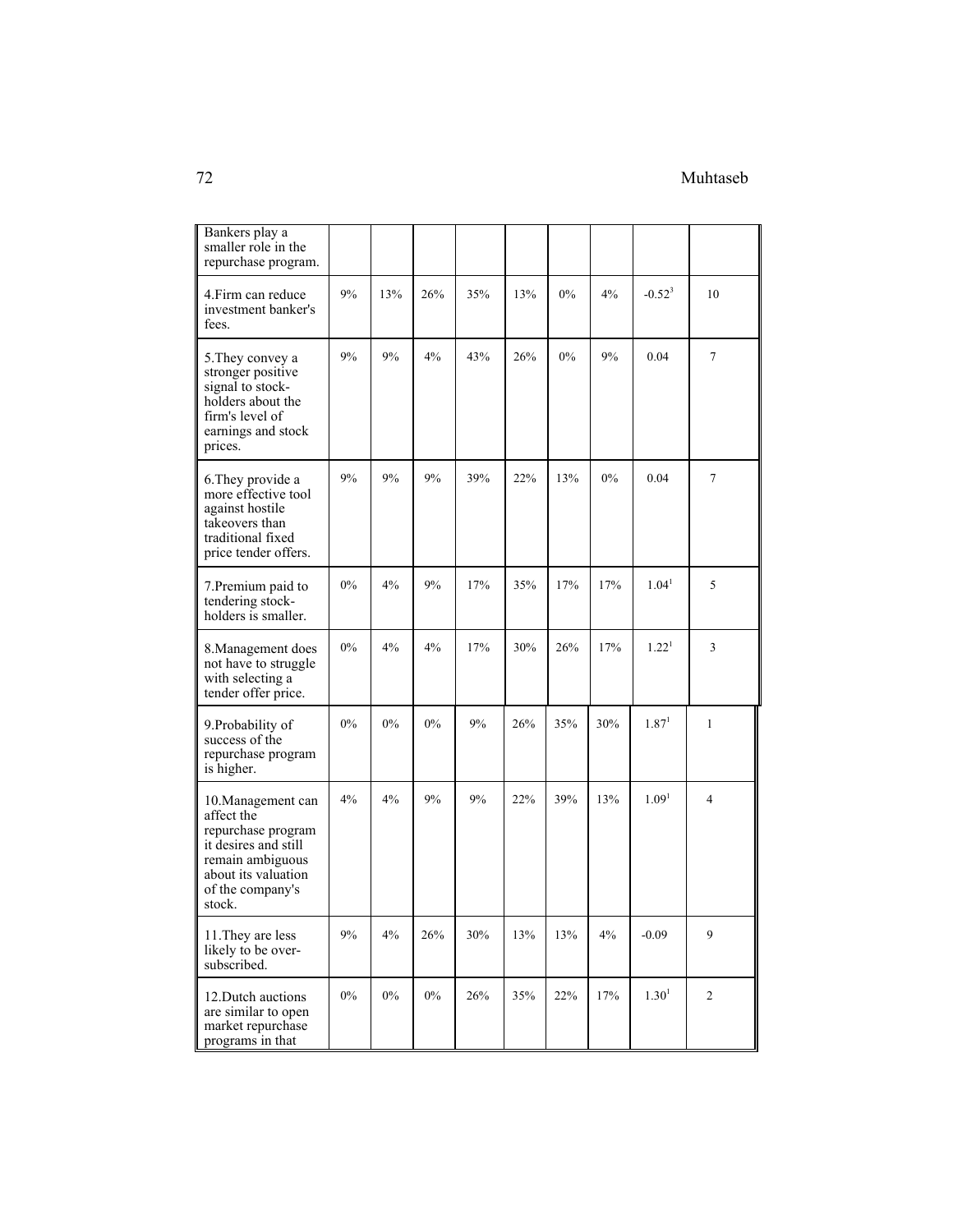| they are less risky   |  |  |  |  |  |
|-----------------------|--|--|--|--|--|
| than fixed p-rice     |  |  |  |  |  |
| tender offers, allow  |  |  |  |  |  |
| for a speedy accum-   |  |  |  |  |  |
| ulation of shares and |  |  |  |  |  |
| at the same time      |  |  |  |  |  |
| signal under          |  |  |  |  |  |
| valuation of the      |  |  |  |  |  |
| stock to the market.  |  |  |  |  |  |
|                       |  |  |  |  |  |

1, 2, 3 denote statistical significance at the 0.01, 0.05 and 0.10 levels, respectively. Entries in the Rank column represent the rankings of the respective statements based upon the decreasing order of the mean value.

Some of the percentages do not add up to 100% due to rounding.

 Obviously the mechanics of actually completing a dutch auction tender offer are not an important consideration. According to responses to Statement 3.1, dutch auctions do not require less time from management and the investment banker's role in a dutch auction is no smaller than that in a fixed price tender offer, according to 3.3 (ranks eleventh). addition, Statement 3.4 (ranks tenth) has a negative while not statistically significant mean. Managers report that investment bankers' fees for dutch auctions are not lower than those of fixed price tender offers. Firms benefit from the reduced premium that they pay to tendering shareholders rather than on the fees they pay to investment bankers. Therefore, firms opting for dutch auctions realize their savings only through the lower premia paid to exiting shareholders. This finding confirms the conclusions of Comment and Jarrell [4] on dutch auction tender offer premia.

 The mean of the responses to Statement 3.5 is close to zero. Thus firms do not employ dutch auctions to send a stronger signal about the firm's future earnings and stock price. Comment and Jarrel [4] theoretically demonstrate that dutch auctions are less informative than fixed price tender offers which corroborate the results of this survey. Firms not only avoid the price setting responsibility of traditional tender offers but also favor ambiguity about their valuation of the firm's stock as seen by the responses to Statement 3.10. In other words, firms want to signal the undervaluation of their stock and at the same time do not want to establish a price which could adversely impact the firm by inviting unsolicited hostile bidders.

 Respondents appear indifferent between the effectiveness of dutch auctions and that of fixed price tender offers as a means of fighting hostile takeovers (3.6). Although managers will take measures to protect their interests against hostile takeovers (74 percent of respondents agree with Statement 3.10), they do not agree that dutch auctions is the more effective route. Responses to Statement 3.9 suggest that firms are very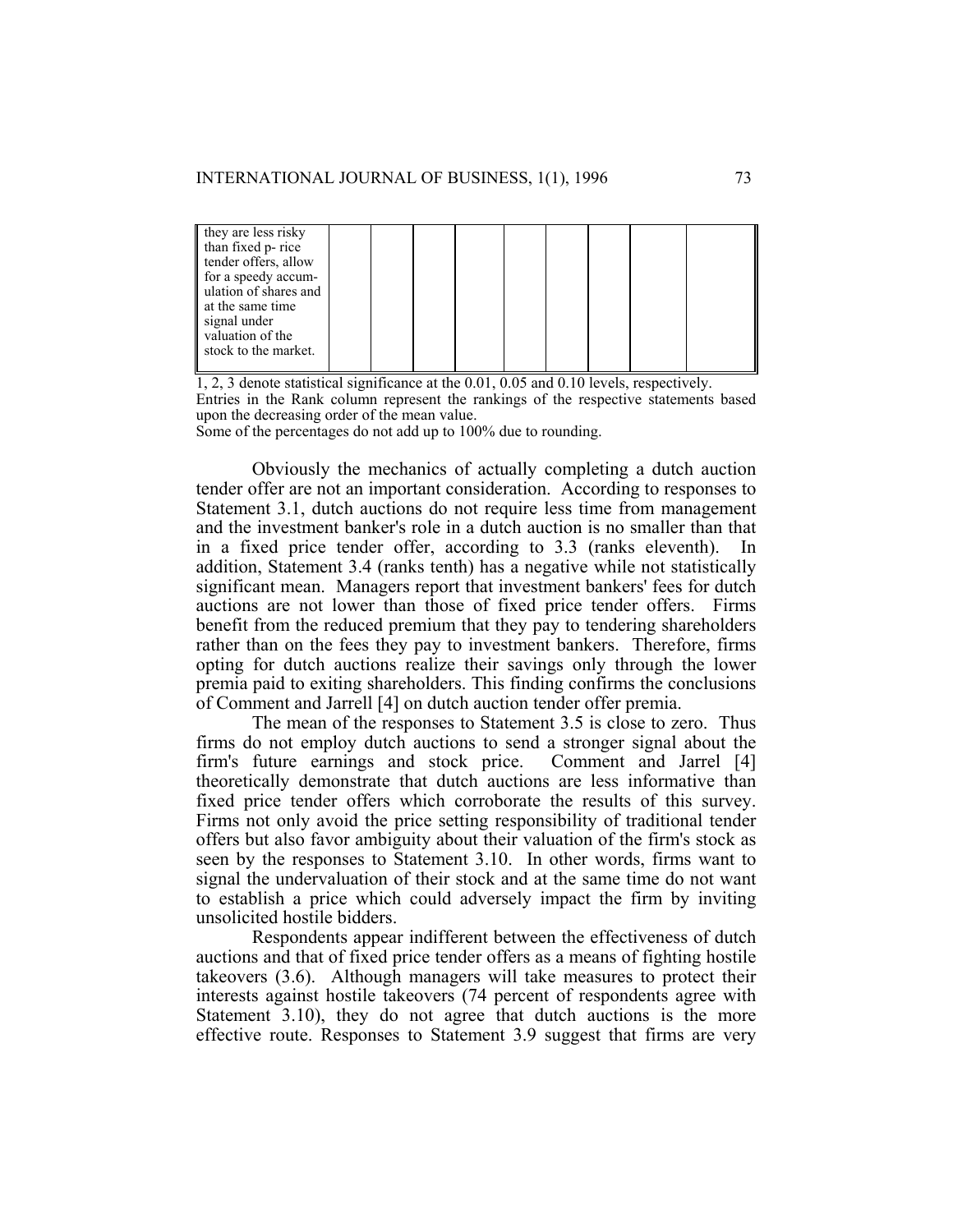concerned about the success of the tender offer; 91 percent of the respondents agree with Statement 3.9 and generally associate dutch auctions with higher probabilities of success. The mean of Statement 3.9 (ranks first) is positive and significantly different from zero. Responses to Statement 3.8, whose mean is positive and statistically significant, establish that firms dislike the price setting part of the traditional fixed price tender offer. Seventy five percent of respondents agree with Statement 3.8. Dutch auctions effectively immunize management against the price setting responsibility and shift it to investors. Results of 3.12 parallel those of 3.9 and 3.8. Only 26 percent of respondents are neutral on 3.12 and none disagree with it. Firms perceive a dutch auction as a less risky yet a speedy medium for reacquiring shares and it signals that the market currently underestimates the value of the firm. The mean of Statement 3.12 is also positive and significantly different from zero .

## **IV. SUMMARY AND CONCLUSIONS**

Unlike other studies which make use of security prices to study dutch auction common stock repurchase programs, this study makesuse of the survey methodology. Survey findings indicate that dutch auction repurchase programs are implemented to signal management's perception of the true value of the firm and confidence in future earnings. Other factors such as dividend policy considerations, capital structure targets, shortage of investment opportunities, reissuance of shares in future and fending off a hostile takeover attempt are not primary motivations for conducting reacquisition programs. This paper extends the works of BGM [3] and WLS [16] to common stock dutch auction tender offers. The conclusions of the three studies are similar. The repurchase is always documented as a vehicle through which management of the firm conveys true value of the firm and as an investment decision in the firm's stock. Repurchase programs are not perceived as either financing policy or dividend policy decisions in any of the studies.

 The determinants of the auction premium range in a dutch auction tender offer remains an unresolved issue. Respondents disagree with the statements pertaining to dividend policy considerations. They also do not believe that institutional holdings and performance of the stock price relative to the market influence the premium. However, respondents imply that the premium would be higher in the presence of a hostile bidder. WLS [16] report similar findings. This is the only study which reports on why firms select dutch auctions instead of fixed price tender offers. Respondents report that they choose dutch auctions because they associate them with higher probabilities of success and that they do not have to establish a single price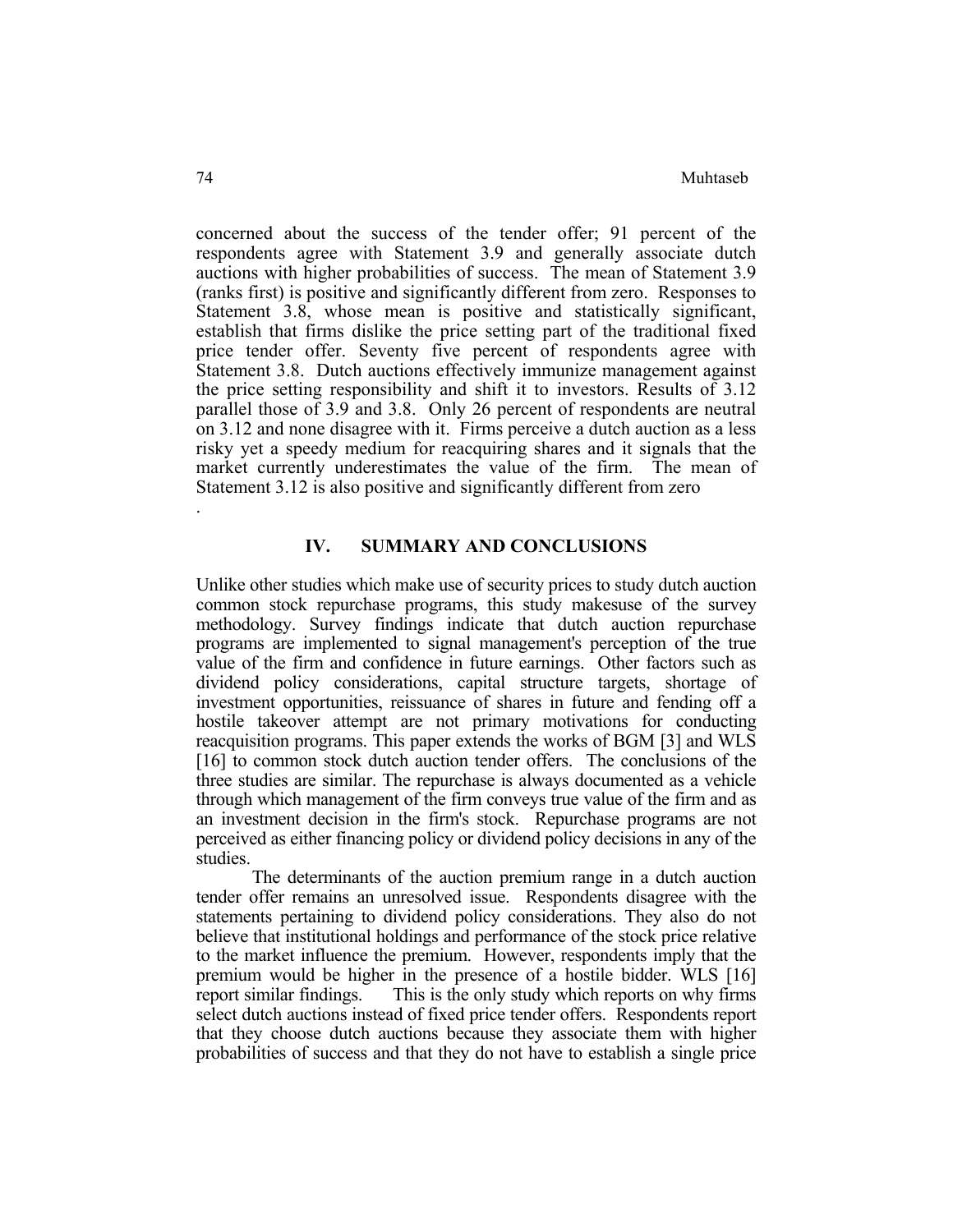for the tender offer. Dutch auctions effectively serve management's objectives. Dutch auctions are speedy, signal undervaluation, absolve management of setting a price, and allow management to remain ambiguous about the true value of the firm. Because of their price ambiguity, dutch auctions are more instrumental in fighting unsolicited takeover attempts than fixed price tender offers. In a dutch auction, the firm is required to disclose only the number of shares tendered at and below the final purchase price. In contrast, in a fixed price tender offer the firm discloses the total number of shares tendered; this information coupled with the tender offer price conveys to the market the price at which the firm can be acquired. Lastly, the firm reduces the premium it pays its departing stockholders. Respondents do not claim that dutch auctions enjoy smaller investment banking fees.

 The findings of this survey question two of the accepted theories of repurchases: the dividend substitution hypothesis and anti-takeover defense hypothesis. The responses of the managers in this sample demonstrate that neither rationale seems to be instrumental in explaining the motivations for a dutch auction repurchase program. While the anti-takeover defense hypothesis may affect the premium, the dividend substitution hypothesis is not perceived by respondents as applicable.

### **ACKNOWLEDGEMENT**

The author thanks Gilbert McKee, Jeanne Morrison, anonymous referee and the editor for their valuable comments.

### **NOTES**

1. 1.10 denotes Table 1, Item 10. The procedure is used throughout our discussion of the results.

### **REFERENCES**

- [1] Austin, D. (1969). "Treasury Stock Reacquisition by American Corporations: 1961-1967." *Financial Executive* 37, 40-53.
- [2] Bagwell, L. S. (1992). "Dutch Auction Repurchase: An Analysis of Shareholder Hetérogeneity." *Journal of Finance*, 47, 71-105.
- [3] Baker, H. K., Gallagher, P. L., & Morgan, K. E. (1981). "Management's View of Stock Repurchase Programs," *Journal of Financial Research*, 4, 233-247.